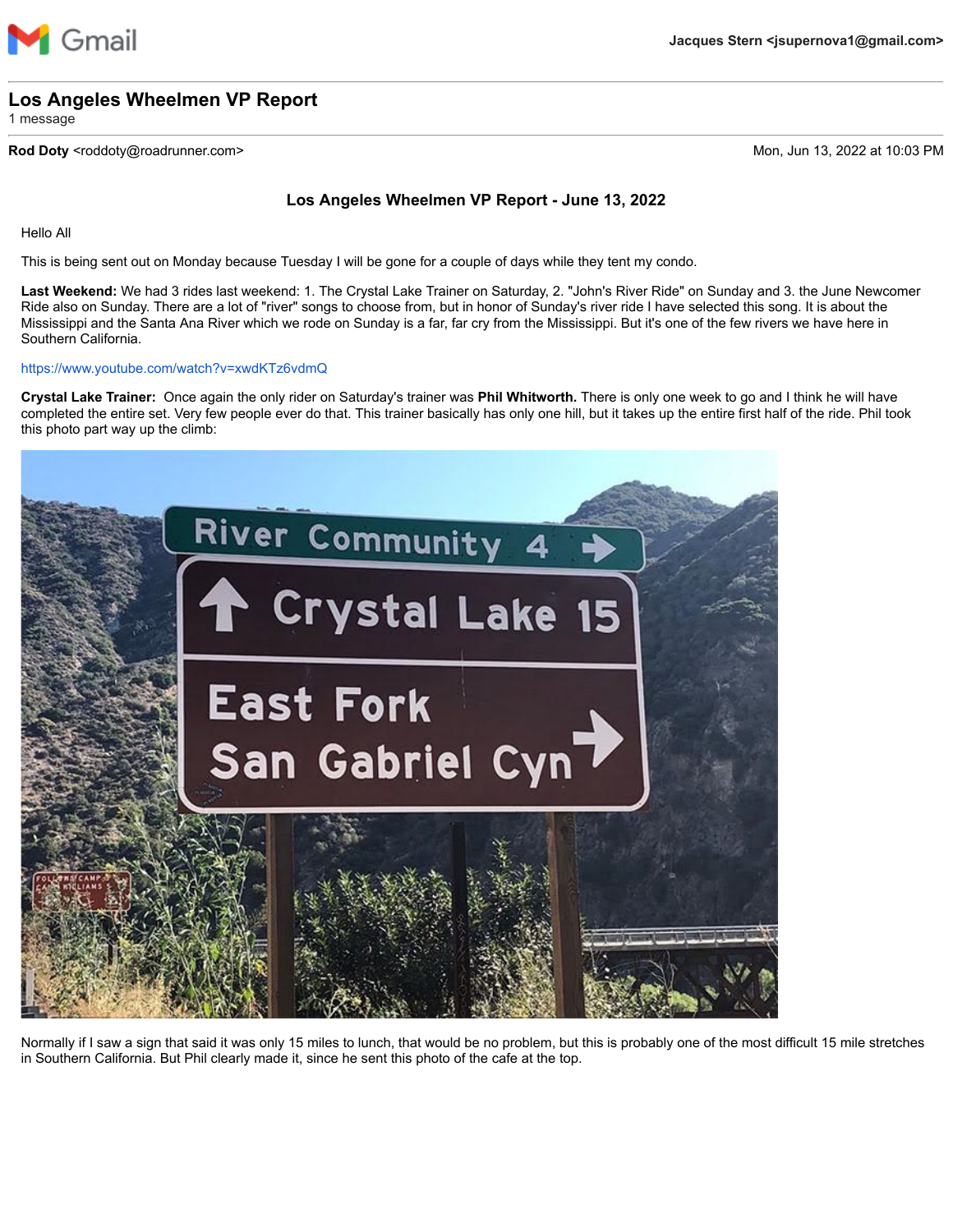

Congratulations Phil!!!

**John's River Ride:** We had 8 riders for the river ride. I took this photo at the start: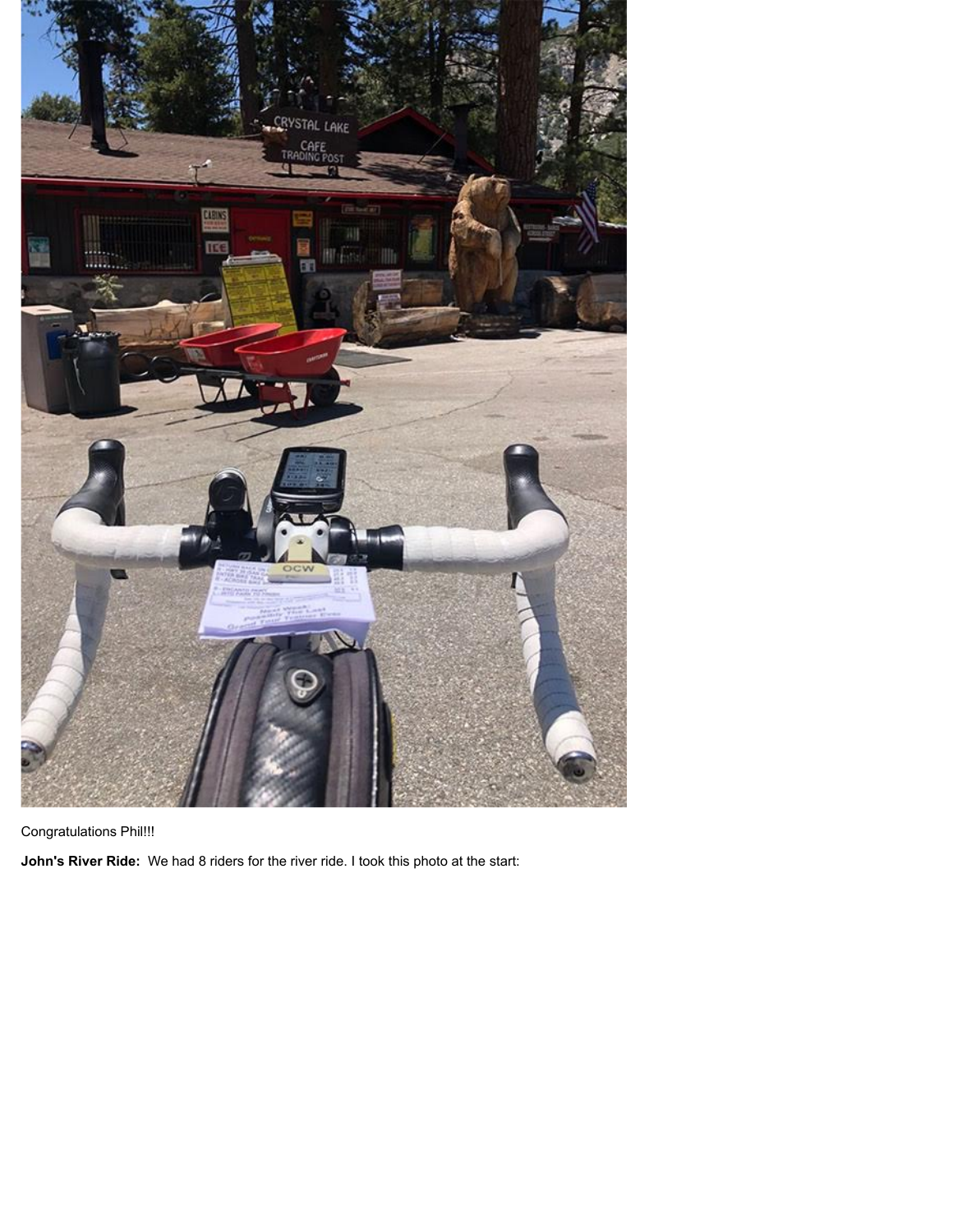

That's **Thomas Knoll, Ben King, Lee Meller, Nancy Domjanovich, Jacques Stern, Rafi Karpinski** and **Bill Faulkner.** Bill, Thomas and I planned on riding the medium but the rest deferred their decision until later because the long and the medium didn't split until several miles after lunch. As it turned out, I think only Lee did the long route. To be fair, Ben had ridden from home, so he was going to get in more miles than the long no matter which route he did. It was a nice ride although it was definitely getting hot as we finished. The only other photo I got from the ride was this one I took of an unusual lawn decoration.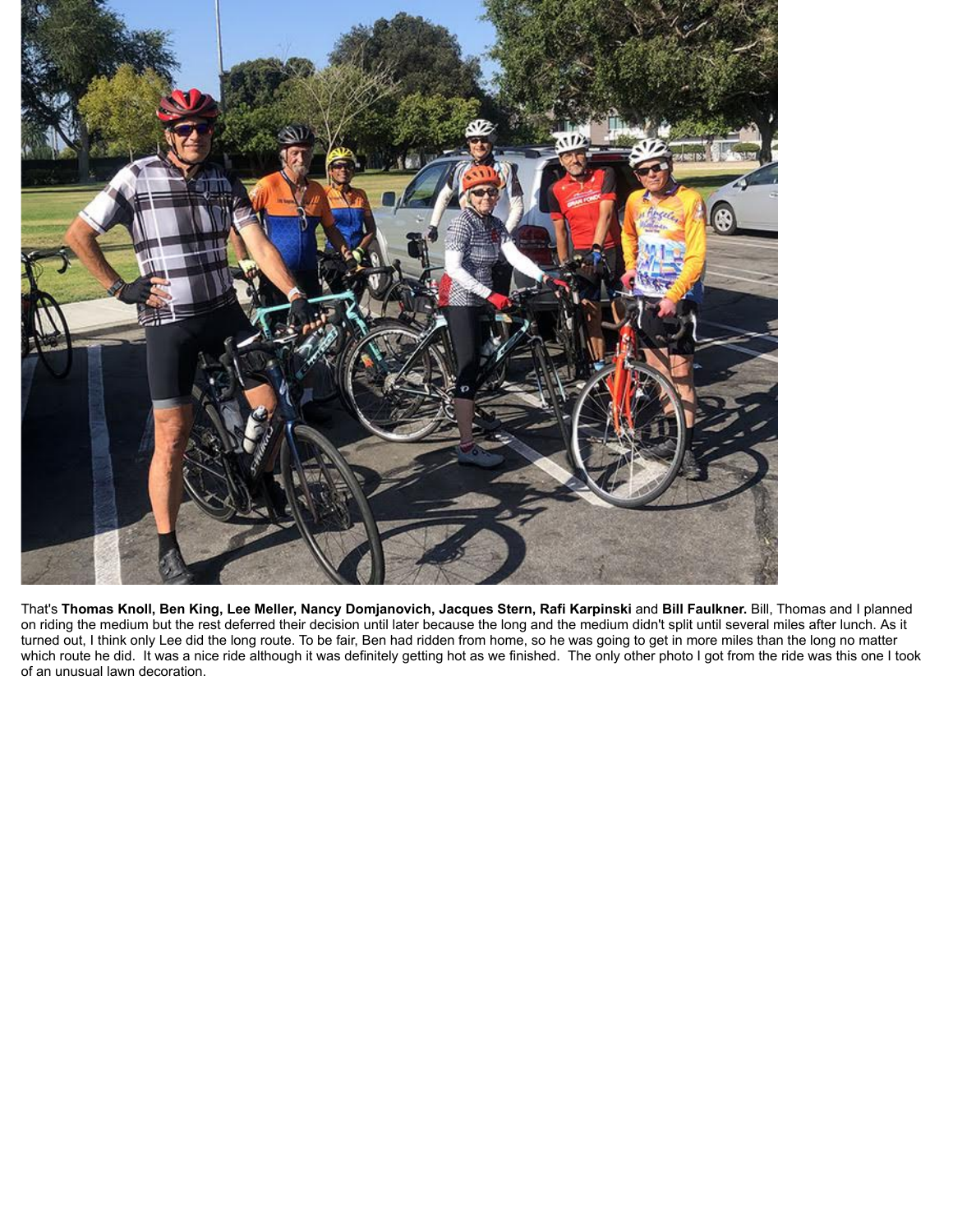

I've never seen Uncle Sam on a rocket before. Not sure if it was an early 4th of July decoration or a late Memorial Day display. Maybe both.

**Newcomer Ride:** This month the ride started from the Zoo and the longer route went up to Pasadena. According to a report from **David Nakai**, there were 9 riders. He sent this shot of most of them.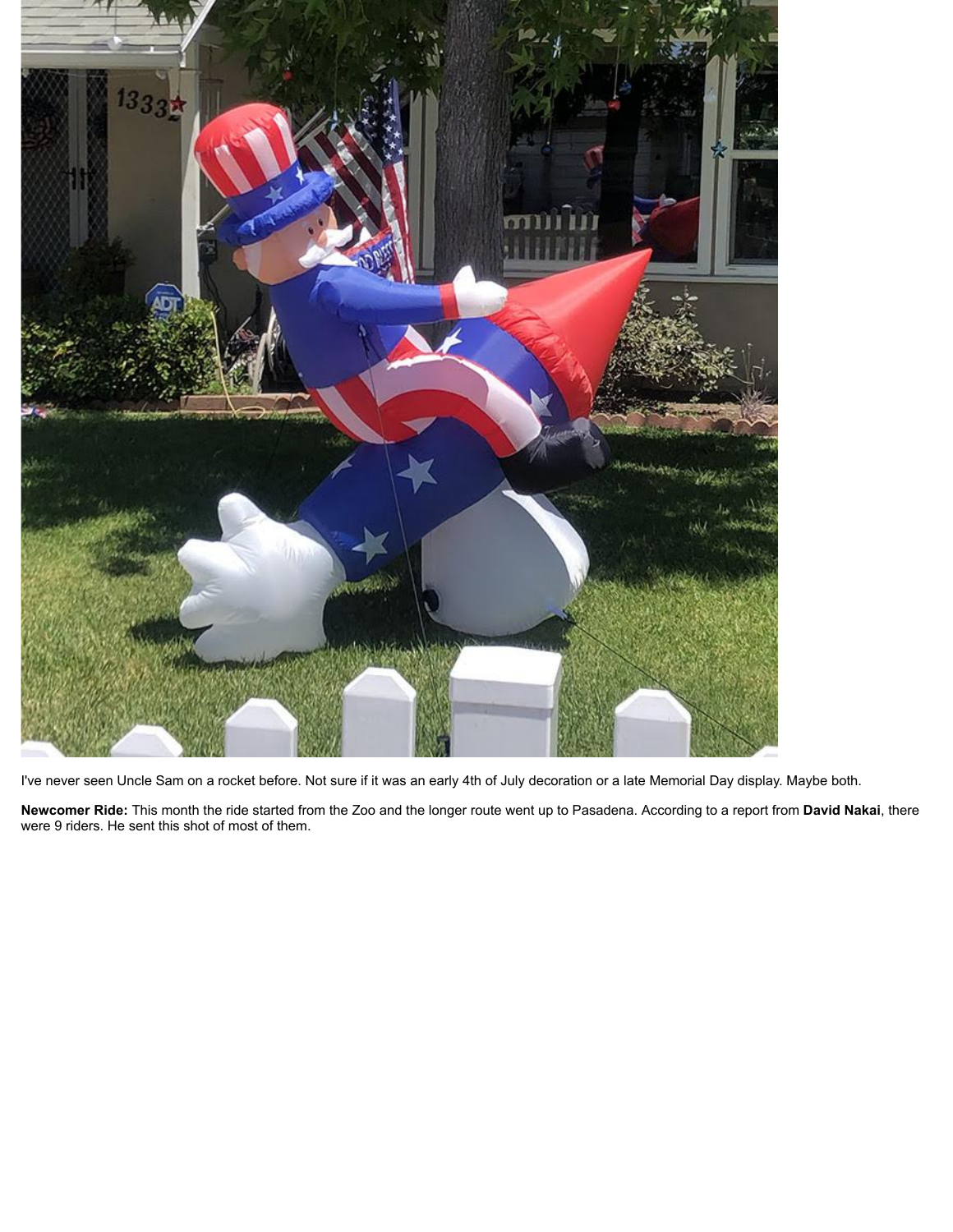

**Dale Aaronson** sent me this photo of the Observatory.



I'm not sure if this was on the route or simply part of Dale's ride to the start. What I like about the photo is that the haze makes it appear that Griffith Park is right on the coast. One of the sights the group took in was JPL. David took this photo of the gate which was just about as far as they could get.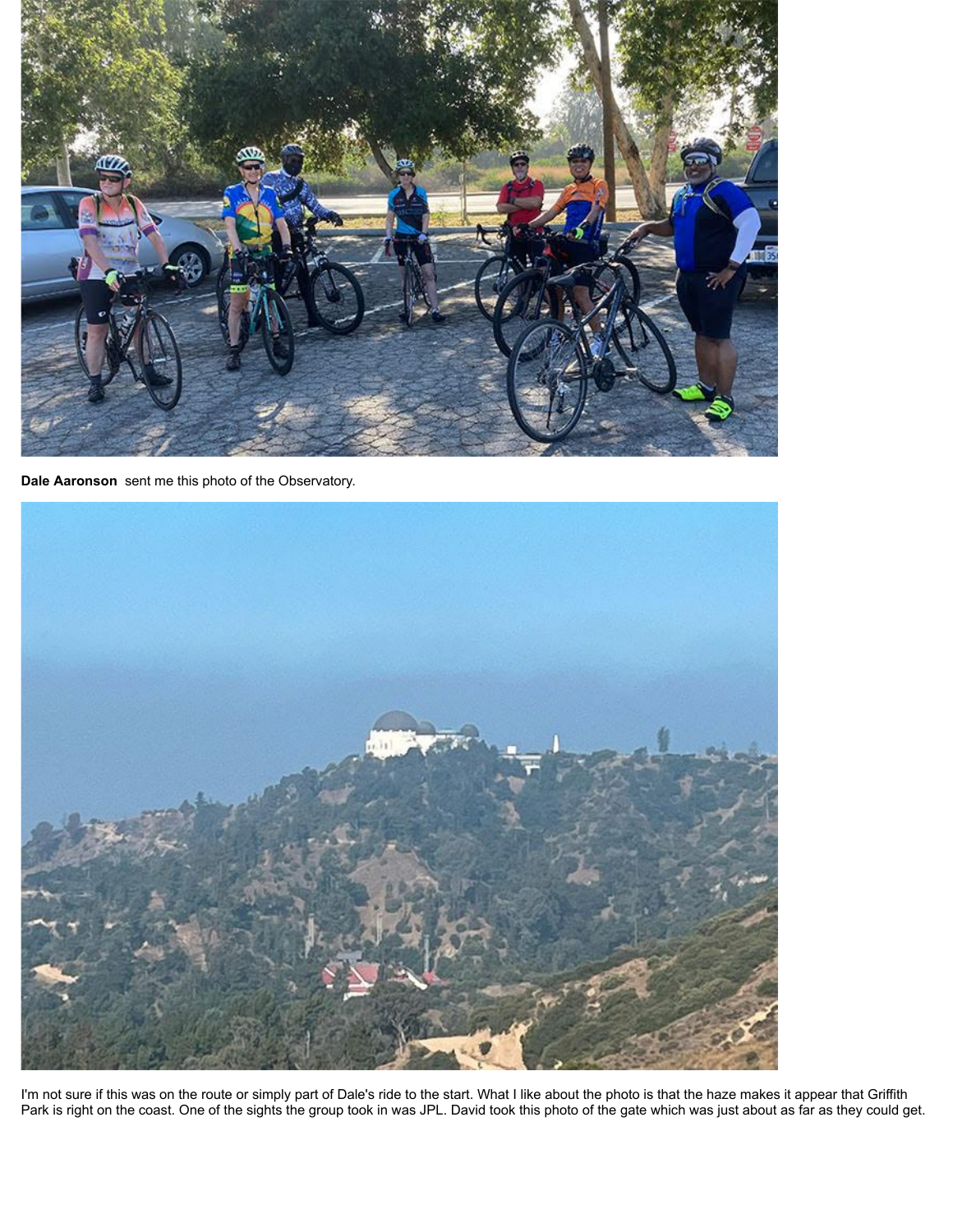

Sounds like it was another good Newcomer Ride.

**This Weekend:** On Saturday we will be riding "Byways of Palos Verdes" which is the last trainer (both this year and probably forever) I have been riding these trainers ever since **Lou Steinhauer** started them in the mid 80s. Since this will probably be the very last trainer, I might try to make this one -- or at least start mid-route from the bridge in Marina Del Rey and do only the "lite" version. E-mail me if you are interested in joining me for a fond farewell to the trainers.

On Sunday we will be riding "Alhambra & Bikeway" The bikeway involved is the Rio Hondo. The nice thing about these routes is they all stay together to lunch. So you don't have to decide which route you want to do until then. Lunch is only a couple of miles from the finish for the short route. The other two routes add longer loops back to the start and the long adds a moderate climb into the hills above the Rose Bowl.

# **NOTICE: MEETING THIS THURSDAY AT 7:00 P.M.**

I won't be able to send out a separate notice about the meeting this week, so please don't forget. It will be the usual meeting on Zoom. For information you can contact **Mel Cutler** at [cutlerme@earthlink.net](mailto:cutlerme@earthlink.net) Just to make it easy, the meeting ID is 822 465 9666 and the password is LAW (all caps). We hope to see you there.

**Parting Shot: David Nakai** sent this photo from last Sunday's ride. I have seen many signs warning about deer crossings, but never one like this: